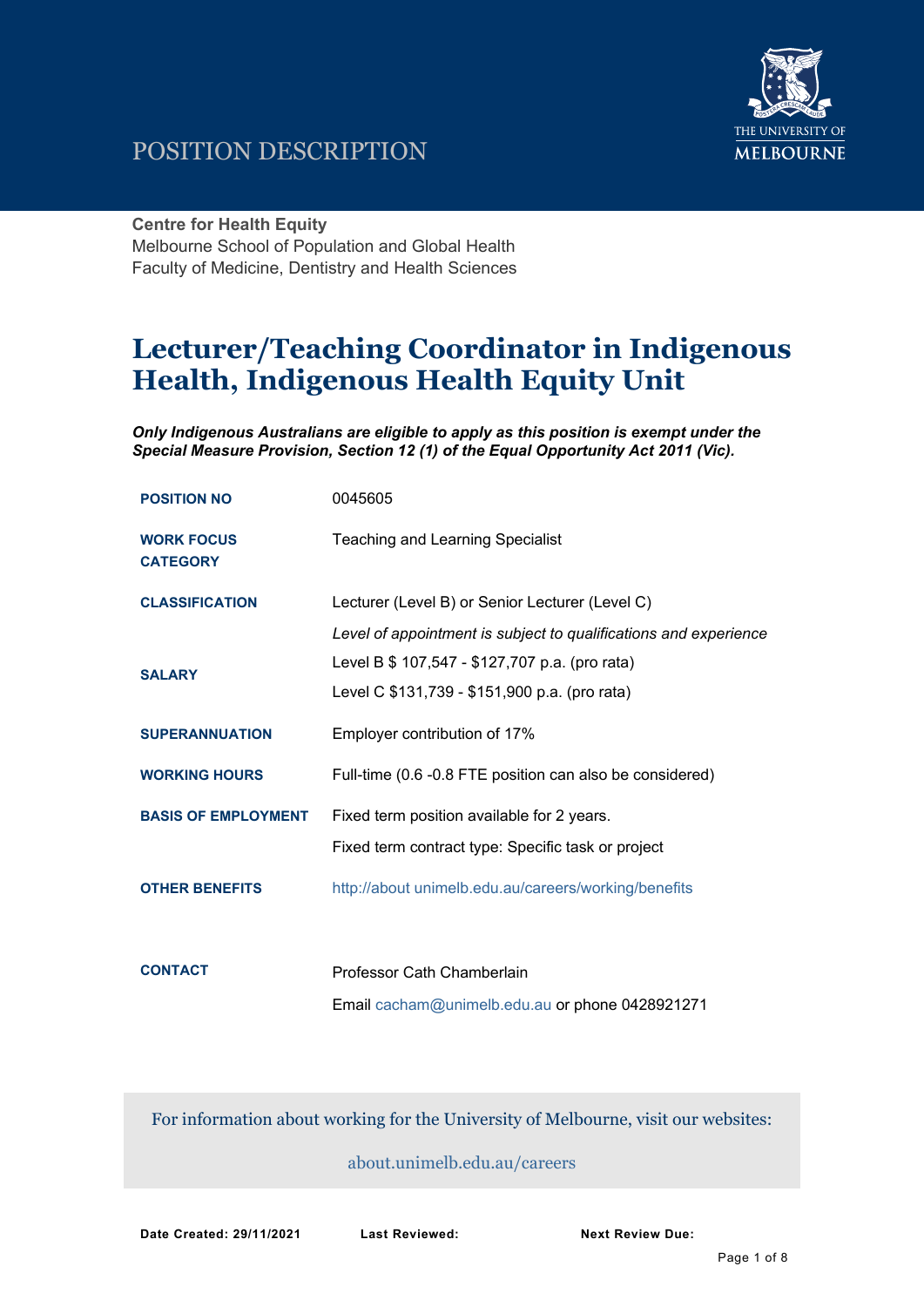# *Position Summary*

The University of Melbourne Indigenous Health Equity Unit is seeking an Aboriginal and/or Torres Strait Islander leader to coordinate the Melbourne School of Population and Global Health's teaching program in Indigenous health. The appointee will be central to an Indigenous led team committed to establishing a world class integrated program of Aboriginal and/or Torres Strait Islander knowledge generation (research), knowledge sharing (teaching and learning) and knowledge translation into effective programs and policies essential for closing the gap.

Our position for this program acknowledges that Aboriginal and/or Torres Strait Islander Peoples have had structured knowledge systems, developed over more than 60,000 years, which have underpinned thriving and healthy communities. These included systems for knowledge generation and responsibilities for passing on knowledge to grow future generations and Elders. These knowledge systems have been disregarded and systematically dismantled through processes of colonisation, and western knowledge systems have excluded Aboriginal and/or Torres Strait Islander perspectives. Rather, research 'on' and teaching 'about' Aboriginal and/or Torres Strait Islander peoples has been conducted from positions of privilege, racism and assumptions of knowledge superiority. This has led to distorted understandings and evidence 'about' Aboriginal and/or Torres Strait Islander peoples that reflect non-Indigenous values, beliefs and prejudices. This is then reflected in societal policies, health care systems - and education systems which compound and reinforce the 'legitimacy' of this knowledge. Hence, we see continuous failure of strategies to improve the health of Aboriginal and/or Torres Strait Islander peoples since colonisation. This key position will lead the development of the learning to help to bring Aboriginal and/or Torres Strait Islander knowledge systems into contemporary population health knowledge systems and work with the team to establish strong foundations to foster thriving and healthy Aboriginal and/or Torres Strait Islander communities in our contemporary world.

The appointee will demonstrate expertise in the fields of Aboriginal and/or Torres Strait Islander population and community health with scope of interest including teaching and learning strategies, curriculum development, and developing professional public health pathways for Aboriginal and Torres Strait Islander and non-Indigenous students. This will include development of short courses in collaboration with community-controlled organisations to support community professional development and pathways.

Established in September 2014, the Indigenous Health Equity Unit (IHEU) addresses health impacts of colonisation and inequitable access to the cultural, social and economic determinants of health. The appointee will engage with Aboriginal and/or Torres Strait Islander communities, staff and students to ensure integrated teaching and learning strategies are appropriate, accessible and addressing the critical needs for closing the health gap between Australia's Aboriginal and/or Torres Strait Islander and other Australians. In addition, the appointee will link local, national and international agencies in teaching and research excellence and promote evidence-informed, strengths-based approaches in population, public and global health to 'closing the gap' on life expectancy.

The appointee will report to the Chair of Indigenous Health and Head of the Indigenous Health Equity Unit, Professor Cath Chamberlain and is expected to support the broad ethos of the School and the School's compliance with University policies and procedures, including environmental health and safety.

# *1. Key Responsibilities*

### **1.1 TEACHING & LEARNING**

- $\mathbb{N}$ Develop a teaching and learning framework which considers Aboriginal and/or Torres Strait Islander principles and responsibilities related to knowledge sharing
- Contribute to the development of an integrated teaching and research program for Aboriginal and/or Torres Strait Islander health equity in collaboration with the leadership team within the Faculty, including, IHEU (Professor Catherine Chamberlain), Indigenous Studies (Professor Marcia Langton), the Poche Centre (Ms Shawana Andrews) and other Aboriginal and/or Torres Strait Islander experts.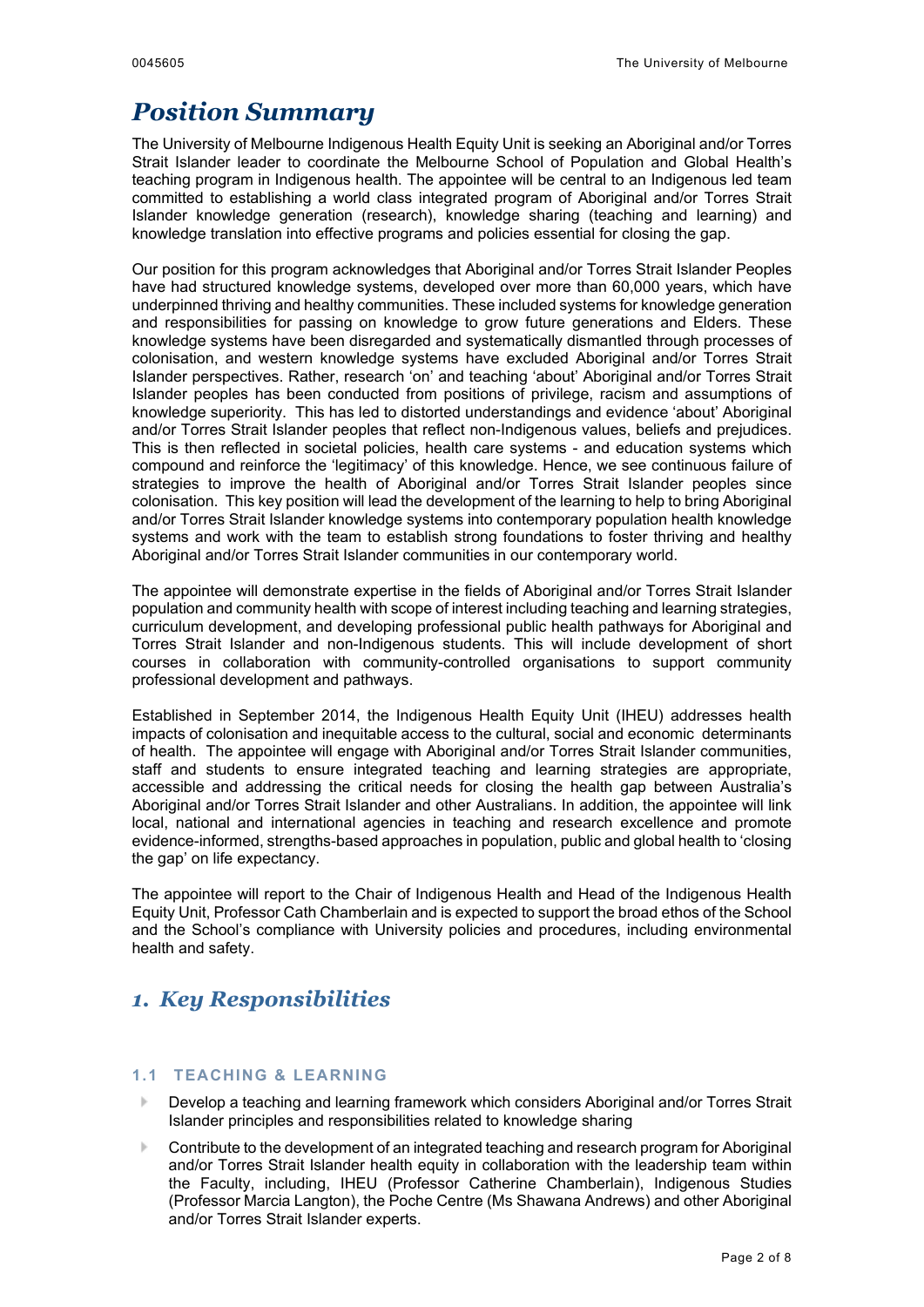- $\mathbf{b}$ Coordinate and deliver teaching and innovate curriculum development in the broad area of Indigenous Health and Equity across the School of Population & Global Health/Faculty of Medicine, Dentistry and Health Sciences/Poche Centre for Indigenous Health Leadership.
- Coordinate the preparation and delivery of evidence informed lectures and seminars.  $\mathbf{b}$
- $\mathbf{b}$ Participate in the development of new course/subject material and, where appropriate, research programs and review of existing courses/subjects and research programs in consultation with the Unit Head IHEU and the School Teaching & Learning Committee.
- $\mathbf{h}$ Ensure current research relevant to the field is reviewed and incorporated into educational programs where applicable.
- $\mathbf{b}$ Contribute to the process of program evaluation to ensure that the curriculum meets the School and University quality assurance criteria.

### **In addition to the above, the Senior Lecturer, Level C appointee will be required to:**

- $\mathbf{b}$ Engage with initiatives that advance student equity, diversity and wellbeing
- $\mathbf{b}$ Demonstrate and lead educational innovation in teaching and curriculum development
- $\mathbf{b}$ Identify and deliver improvements in teaching and learning in response to student feedback

### **1.2 RESEARCH & RESEARCH TRAINING - ADVANCEMENT OF THE DISCIPLINE**

- Participate in research activities of interest within the unit
- $\vert \cdot \vert$ Produce quality conference and seminar papers and publications
- $\mathbf{b}$ Provide effective supervision of honours and/or postgraduate coursework research projects
- Undertake research in Aboriginal and/or Torres Strait Islander health equity, with a specific  $\mathbf b$ focus on teaching and learning outcomes for staff, students and graduates.

### **1.3 KNOWLEDGE TRANSFER**

- Use the Lowitja Institute principles of Ganma for research translation to ensure uptake of  $\mathbbm{N}$ evidence into teaching practice, policy and advocacy where appropriate.
- $\| \cdot \|$ Liaise with members of research teams and key stakeholders to develop evidence based lectures, teaching programs.
- $\vert \cdot \vert$ Provide input into information packages appropriate to partnerships.

### **1.4 LEADERSHIP & SERVICE**

- $\mathbb{N}$ Actively participate at School and/or Faculty meetings and contribute to planning or committee work to build capacity in the School/discipline.
- $\mathbb{N}$ Actively participate in key aspects of engagement within the University e.g. School's outreach, first year orientation, academic advice to external bodies
- $\mathbf{b}$ Participate in community and professional activities related to the relevant disciplinary area including attendance and presentations at conferences and seminars
- Positive engagement in learning and career development of self and others
- $\mathbf{b}$ Effective demonstration and promotion of University values including diversity and inclusion and high standards of ethics and integrity
- $\mathbf{b}$ Other duties commensurate with the position as directed by the Supervisor.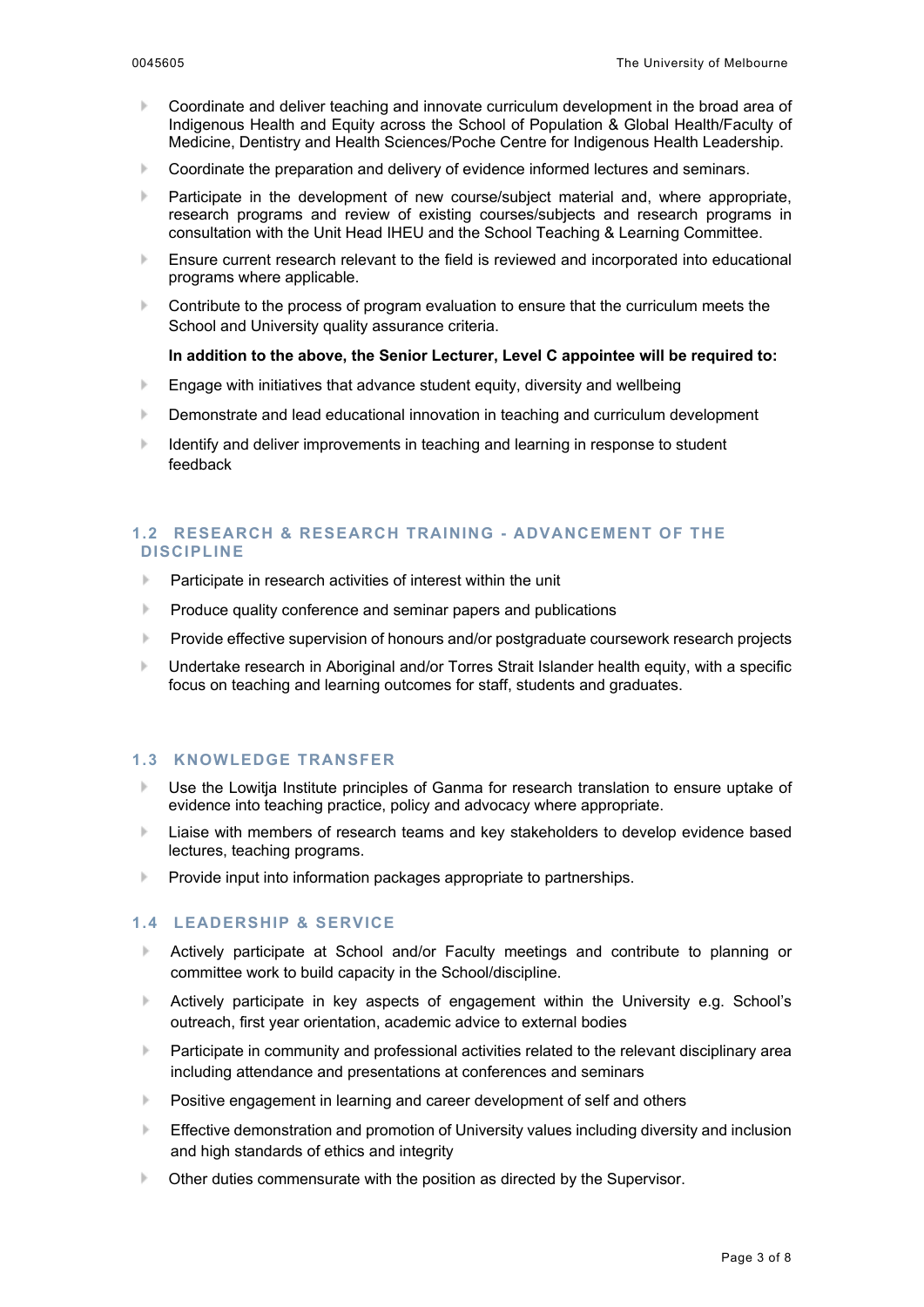### *2. Selection Criteria*

### **2.1 ESSENTIAL**

- PhD or equivalent expertise and experience in relevant area or equivalent professional  $\mathbbm{N}$ qualification
- Teaching and learning qualifications and/or relevant experience in a field such as health  $\mathbf{b}$ promotion, public health, education, epidemiology and health or a health-related discipline.
- $\vert \cdot \vert$ Demonstrated quality work as an individual and/or as a member of a multidisciplinary team in the field of public health and Aboriginal and/or Torres Strait Islander health, including evidence of translational activities.
- Track record and/or potential for excellence in teaching and developing higher education  $\mathbf b$ curriculum in Aboriginal and/or Torres Strait Islander health, including experience coordinating teaching programs with multiple stakeholders.
- $\mathbf{b}$ Demonstrated capacity to innovate, develop and review learning objectives and learning strategies in Aboriginal and/or Torres Strait Islander health.
- Excellent written and verbal communication skills, excellent presentation and coordination  $\vert \cdot \vert$ skills including the ability to communicate with a range of stakeholders from policy and research environments.
- $\mathbf b$ Demonstrated ability to work independently and collaboratively in a team to achieve project goals and meet agreed deadlines.
- $\mathbb{R}$ Experience in the supervision or co-supervision and mentoring of postgraduate students and other staff where appropriate.
- Ethical scholar who values diversity and works effectively with individual differences

### **2.2 DESIRABLE**

- $\vert \cdot \vert$ Demonstrated experience in administering teaching programs in collaboration with community and other stakeholders, including negotiating design, participation and negotiation of Intellectual Property.
- $\mathbf{b}$ Demonstrated experience in administering and coordinating community-based educational and research programs and associated events (e.g., short courses, forums, workshops and academic gatherings).
- Membership of relevant professional bodies.  $\left\vert \cdot \right\rangle$

### **2.3 SPECIAL REQUIREMENTS**

b. Some travel may be required to other capital cities, and regional areas to deliver teaching with stakeholders and partners.

## *3. Equal Opportunity, Diversity and Inclusion*

The University is an equal opportunity employer and is committed to providing a workplace free from all forms of unlawful discrimination, harassment, bullying, vilification and victimisation. The University makes decisions on employment, promotion and reward on the basis of merit.

The University is committed to all aspects of equal opportunity, diversity and inclusion in the workplace and to providing all staff, students, contractors, honorary appointees, volunteers and visitors with a safe, respectful and rewarding environment free from all forms of unlawful discrimination, harassment, vilification and victimisation. This commitment is set out in the University's People Strategy 2015-2020 and policies that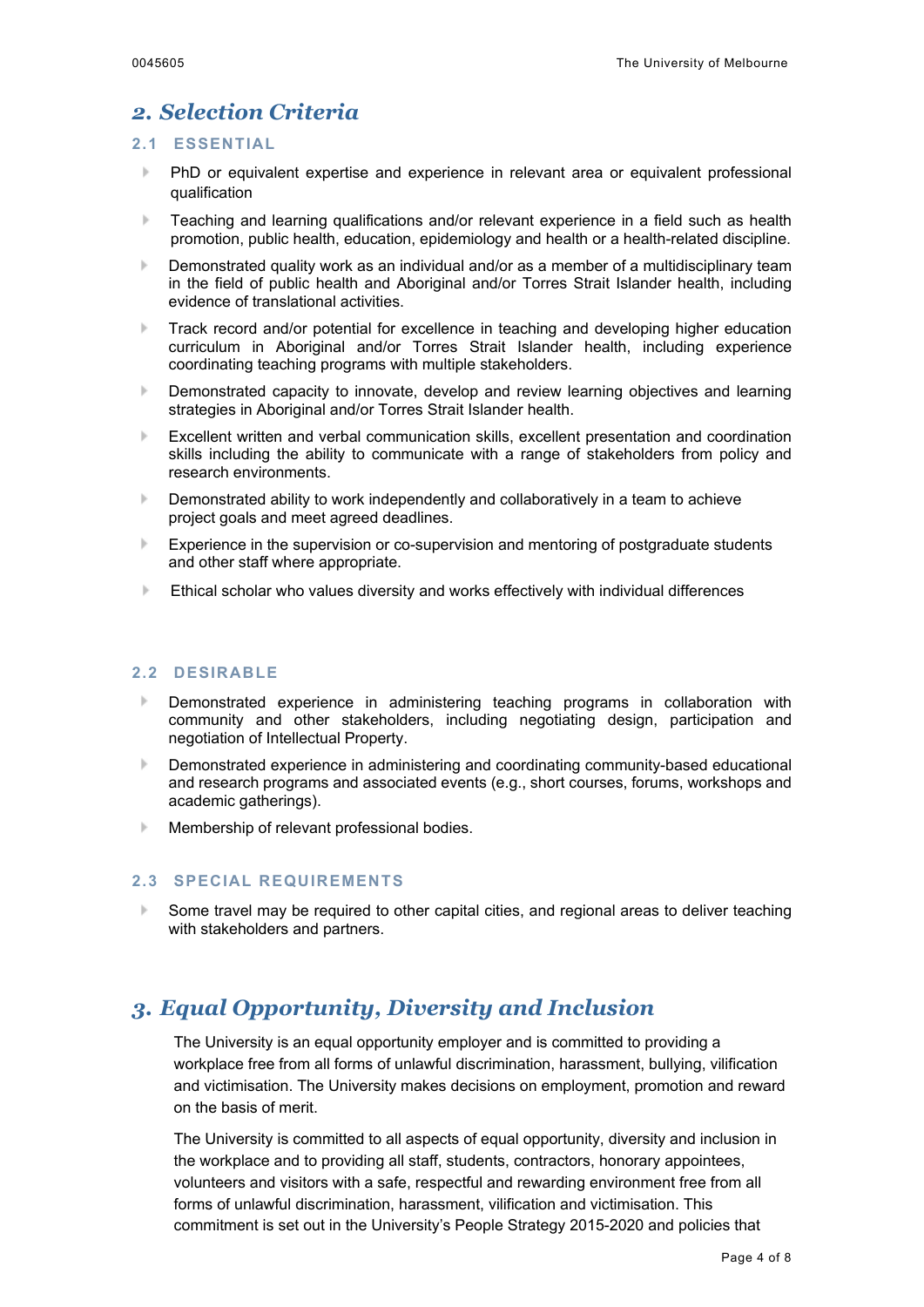address diversity and inclusion, equal employment opportunity, discrimination, sexual harassment, bullying and appropriate workplace behaviour. All staff are required to comply with all University policies.

The University values diversity because we recognise that the differences in our people's age, race, ethnicity, culture, gender, nationality, sexual orientation, physical ability and background bring richness to our work environment. Consequently, the People Strategy sets out the strategic aim to drive diversity and inclusion across the University to create an environment where the compounding benefits of a diverse workforce are recognised as vital in our continuous desire to strive for excellence and reach the targets of Growing Esteem.

## *4. Occupational Health and Safety (OHS)*

All staff are required to take reasonable care for their own health and safety and that of other personnel who may be affected by their conduct.

OHS responsibilities applicable to positions are published at:

<http://safety.unimelb.edu.au/people/community/responsibilities-of-personnel>

These include general staff responsibilities and those additional responsibilities that apply for Managers and Supervisors and other Personnel.

## *5. Other Information*

### **5.1 INDIGENOUS HEALTH EQUITY UNIT**

Established in September 2014, the Indigenous Health Equity Unit (IHEU) is committed to work with key stakeholders on the important task of achieving equality in health status and life expectancy between Aboriginal and Torres Strait Islander people and non-Indigenous Australians by the year 2031

The Indigenous Health Equity Unit brings together key investments to achieve the goal of improving health outcomes for Aboriginal and Torres Strait Islander people. The Unit initiates and supports work across the life course, targeting risk factors at key life stages and focuses on specific health priorities to reduce health inequalities at the point at which they are most likely to occur. Founded on the principles of Aboriginal and Torres Strait Islander peoples' leadership, IHEU makes significant contributions to health research, policy and service delivery locally, nationally and internationally. Our approach brings perspectives from across academic disciplines including health sciences, social sciences, epidemiology, history, political science, education, health promotion, public health and child health.

### **5.1 THE MELBOURNE SCHOOL OF POPULATION AND GLOBAL HEALTH**

The Melbourne School of Population Health was established in the Faculty of Medicine, Dentistry and Health Sciences in 2001. It became the Melbourne School of Population and Global Health in 2013. Approximately 300 academic and professional staff people work in the School and it's partner agencies. The School's total budget is in excess of \$55m. There are approximately 120 higher degree research students (predominantly PhD). The School aims to strengthen the understanding, capacity and services of society to meet population health needs and to improve the quality and equity of health care. It employs a population health framework that incorporates public health and preventative medicine, health promotion, clinical medicine and allied healthcare disciplines and an equity and evidencebased approach to health care and health policy. Its research programs aim to elucidate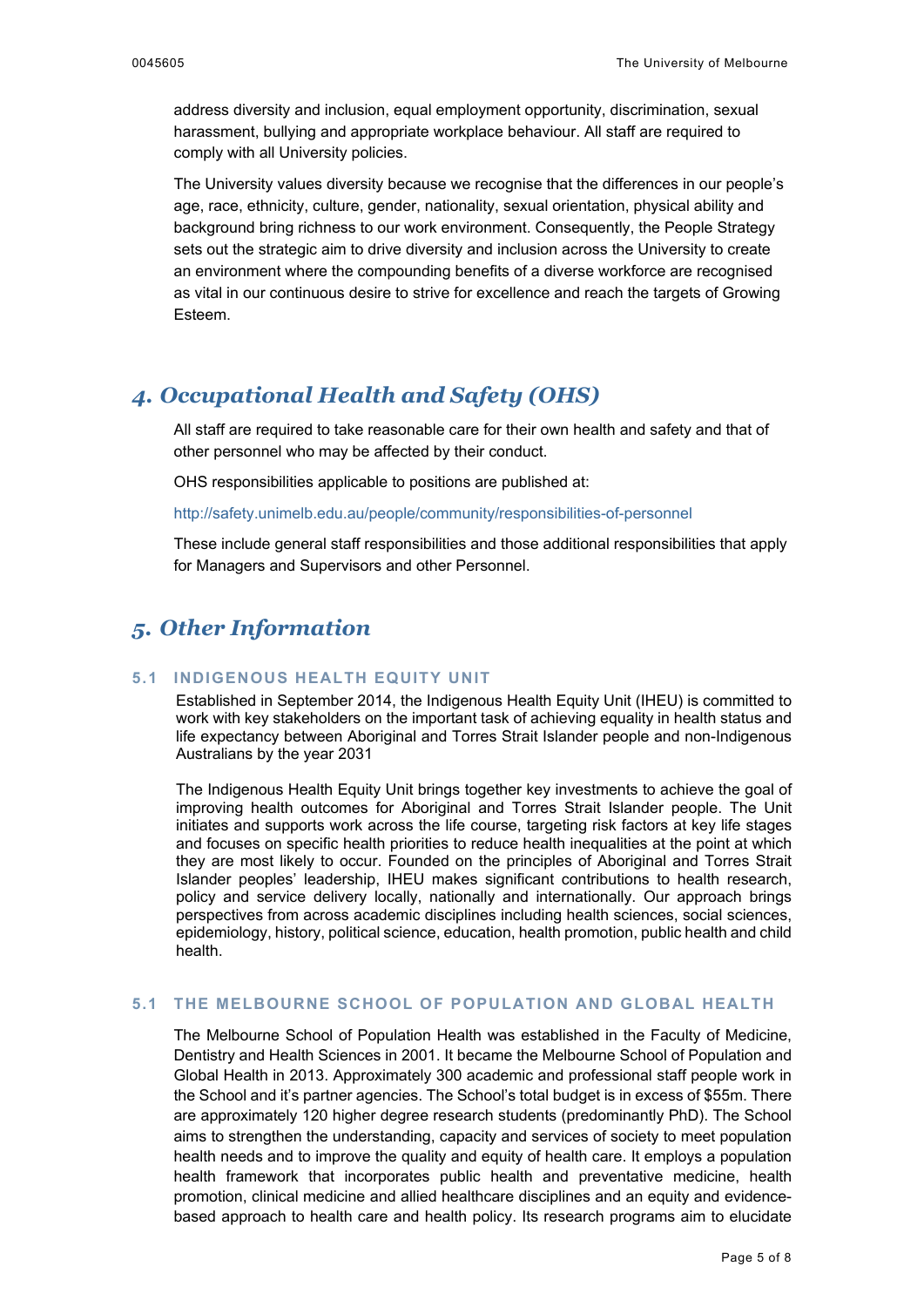the genetic, environmental, social and economic determinants of health, and to focus on the evaluation of the health systems, programs and services that seek to prevent disease and injury and to promote health. The School provides research and professional development opportunities for medical undergraduates, postgraduates in a wide range of disciplines, clinicians in all sectors of the health care industry, scientists, professionals and leaders in population health.

The School is currently composed of four Centres, one Institute and two partnership units:

### **Centres**

- Centre for Health Equity (CHE)
- Centre for Health Policy (CHP)
- Centre for Epidemiology and Biostatistics (CEB)
- Centre for Mental Health (CMH)

#### **Institutes**

• The Nossal Institute for Global Health (NIGH)

#### **Partnership Units**

• Melbourne Disability Institute (MDI)

Further information about the school is available at<http://www.mspgh.unimelb.edu.au/>

### **5.2 FACULTY OF MEDICINE, DENTISTRY AND HEALTH SCIENCES**

### [www.mdhs.unimelb.edu.au](http://www.mdhs.unimelb.edu.au/)

The Faculty of Medicine, Dentistry & Health Sciences has an enviable research record and is the University of Melbourne's largest faculty in terms of management of financial resources, employment of academic and professional staff, teaching of undergraduate and postgraduate (including research higher degree) students and the conduct of basic and applied research. The Faculty's annual revenue is \$628m with approximately 55% of this income related to research activities.

The Faculty has a student teaching load in excess of 8,500 equivalent full-time students including more than 1,300 research higher degree students. The Faculty has approximately 2,195 staff comprising 642 professional staff and 1,553 research and teaching staff.

The Faculty has appointed Australia's first Associate Dean (Indigenous Development) to lead the development and implementation of the Faculty's Reconciliation Action Plan (RAP), which will be aligned with the broader University – wide plan. To enable the Faculty to improve its Indigenous expertise knowledge base, the Faculty's RAP will address Indigenous employment, Indigenous student recruitment and retention, Indigenous cultural recognition and building partnerships with the Indigenous community as key areas of development.

### **5.3 THE UNIVERSITY OF MELBOURNE**

Established in 1853, the University of Melbourne is a leading international university with a tradition of excellence in teaching and research. The main campus in Parkville is recognised as the hub of Australia's premier knowledge precinct comprising eight hospitals, many leading research institutes and a wide-range of knowledge-based industries. With outstanding performance in international rankings, the University is at the forefront of higher education in the Asia-Pacific region and the world.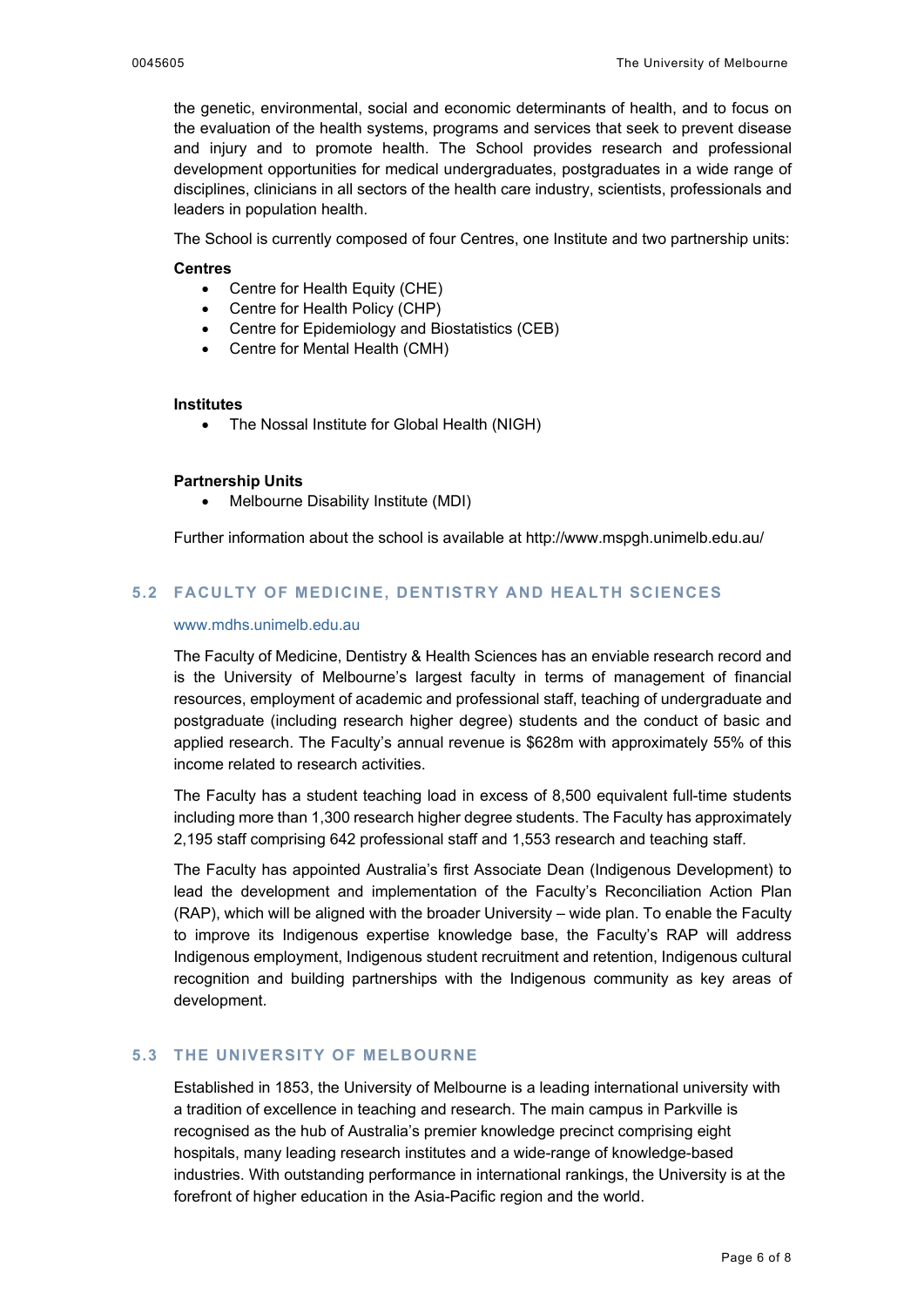The University employs people of outstanding calibre and offers a unique environment where staff are valued and rewarded.

Further information about working at The University of Melbourne is available at [http://about.unimelb.edu.au/careers.](http://about.unimelb.edu.au/careers)

### **5.4 GROWING ESTEEM, THE MELBOURNE CURRICULUM AND RESEARCH AT MELBOURNE: ENSURING EXCELLENCE AND IMPACT TO 2025**

Growing Esteem describes Melbourne's strategy to achieve its aspiration to be a publicspirited and internationally-engaged institution, highly regarded for making distinctive contributions to society in research and research training, learning and teaching, and engagement.<http://about.unimelb.edu.au/strategy-and-leadership>

The University is at the forefront of Australia's changing higher education system and offers a distinctive model of education known collectively as the Melbourne Curriculum. The new educational model, designed for an outstanding experience for all students, is based on six broad undergraduate programs followed by a graduate professional degree, research higher degree or entry directly into employment. The emphasis on academic breadth as well as disciplinary depth in the new degrees ensures that graduates will have the capacity to succeed in a world where knowledge boundaries are shifting and reforming to create new frontiers and challenges. In moving to the new model, the University is also aligning itself with the best of emerging European and Asian practice and well-established North American traditions.

The University's global aspirations seek to make significant contributions to major social, economic and environmental challenges. Accordingly, the University's research strategy Research at Melbourne: Ensuring Excellence and Impact to 2025 aspires to a significant advancement in the excellence and impact of its research outputs. <http://research.unimelb.edu.au/our-research/research-at-melbourne>

The strategy recognises that as a public-spirited, research-intensive institution of the future, the University must strive to make a tangible impact in Australia and the world, working across disciplinary and sectoral boundaries and building deeper and more substantive engagement with industry, collaborators and partners. While cultivating the fundamental enabling disciplines through investigator-driven research, the University has adopted three grand challenges aspiring to solve some of the most difficult problems facing our world in the next century. These Grand Challenges include:

- Understanding our place and purpose The place and purpose grand challenge centres on understanding all aspects of our national identity, with a focus on Australia's 'place' in the Asia-Pacific region and the world, and on our 'purpose' or mission to improve all dimensions of the human condition through our research.
- Fostering health and wellbeing The health and wellbeing grand challenge focuses on building the scale and breadth of our capabilities in population and global health; on harnessing our contribution to the 'convergence revolution' of biomedical and health research, bringing together the life sciences, engineering and the physical sciences; and on addressing the physical, mental and social aspects of wellbeing by looking beyond the traditional boundaries of biomedicine.
- Supporting sustainability and resilience The sustainability and resilience grand challenge addresses the critical issues of climate change, water and food security, sustainable energy and designing resilient cities and regions. In addition to the technical aspects, this grand challenge considers the physical and social functioning